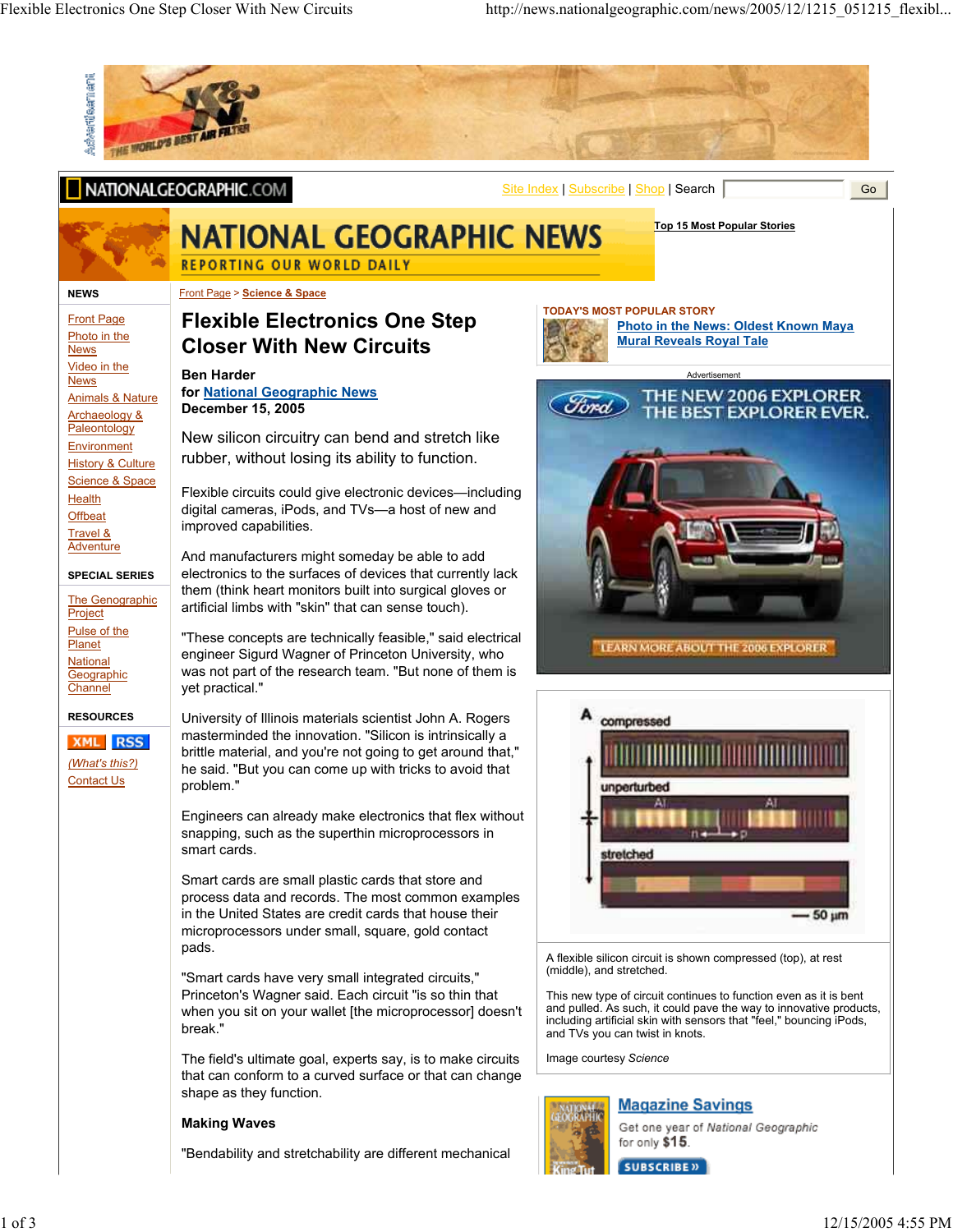Flexible Electronics One Step Closer With New Circuits http://news.nationalgeographic.com/news/2005/12/1215\_051215\_flexibl...

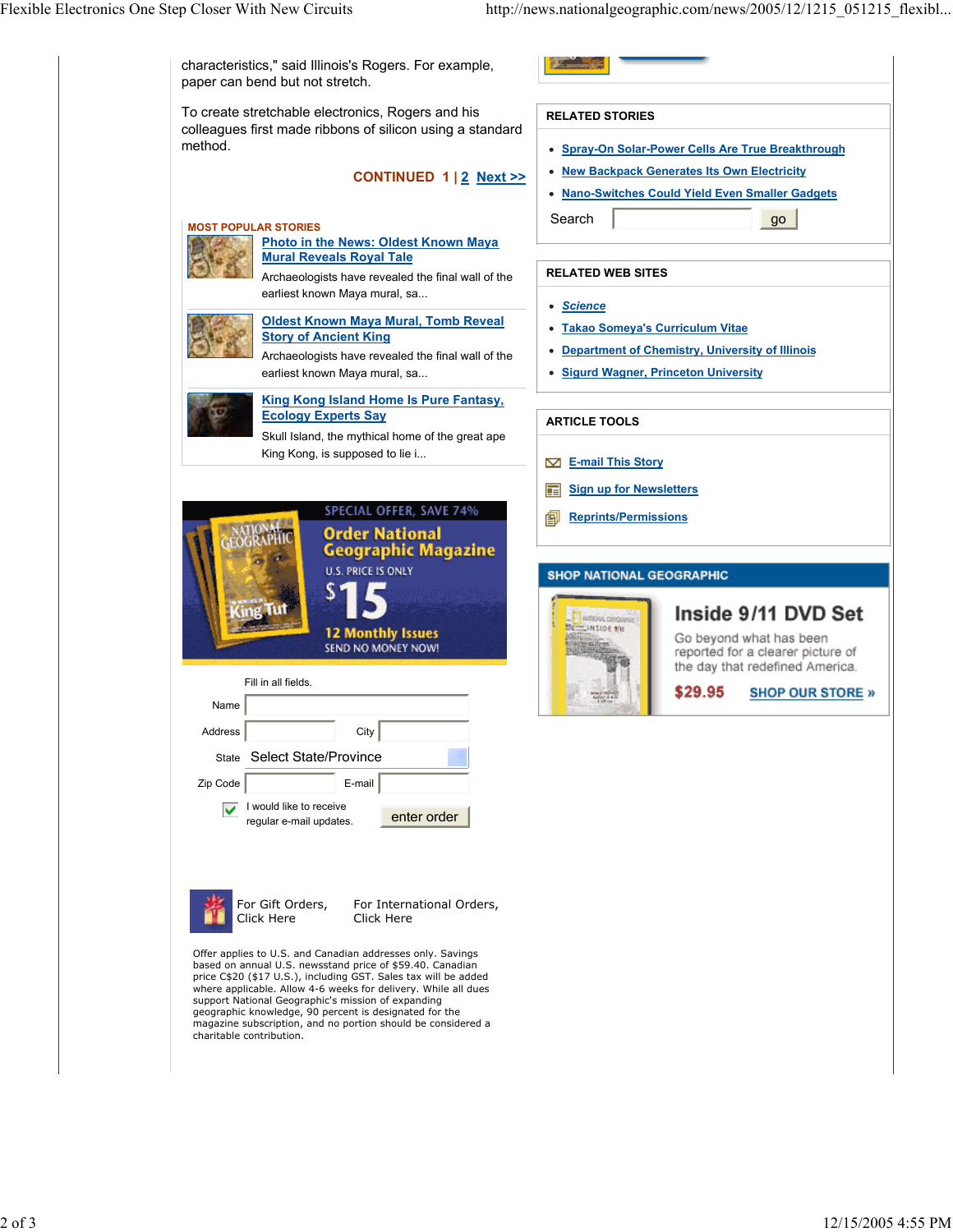### **Sponsored Links**

#### **FPCsales.com - Flexible Circuits**

Design, fabrication and assembly of single sided-multylayer and rigid flex printed circuit boards from one (in one day) to one million scheduled. We put the right job in the right plant. www.fpcsales.com

#### **Flexible Circuits- Flexible Circuit Tech**

Flexible Circuit Technologies, with domestic and overseas capabilities, designs and provides flex and rigid-flex circuits in prototype to production quantities. www.flexctech.com

#### **Flex Circuit Design and Fabrication**

Lenthor Engineering provides a full service flex, rigid-flex manufacturing envrionment. Proto to production. Think of us as "Rescue Circuits." www.lenthor.com

# **Flex/Rigid-Flex Design, Fab, Assembly**

Flex Interconnect Technologies (FIT) provides full service design, fab and assembly for quickturn prototypes to volume production at offshore prices. www.fit4flex.com

### **Flex Circuits Manufacturer**

Single side, double side, multilayer, rigid-flex. Prototype through production, turn key solution. www.fpcb.com

# NATIONALGEOGRAPHIC.COM

© 1996-2005 National Geographic Society. All rights reserved.

Home | Site Index | Search | Free Newsletters | Subscriptions Shopping | Contact Us | Advertise With Us | Privacy Policy | Press Room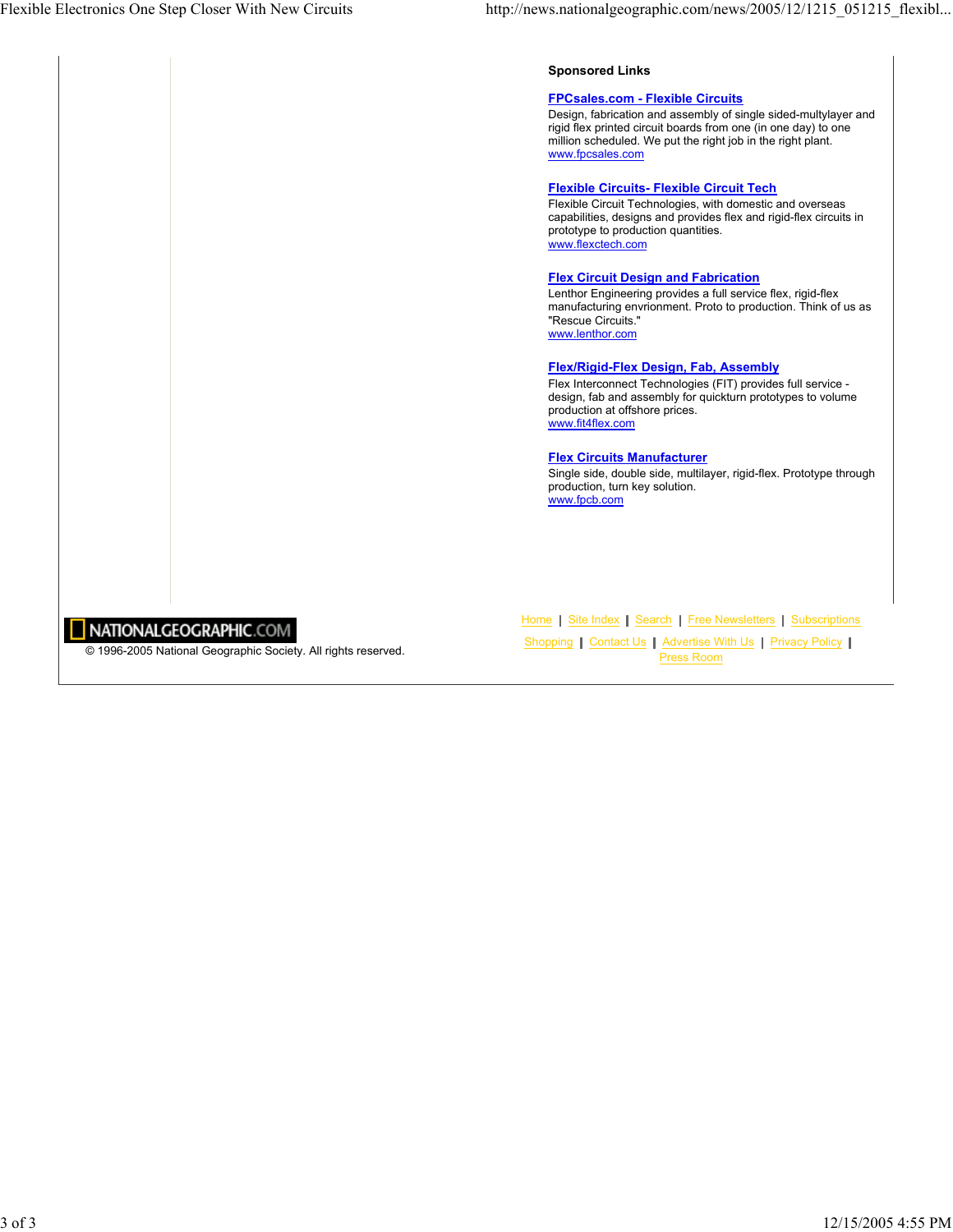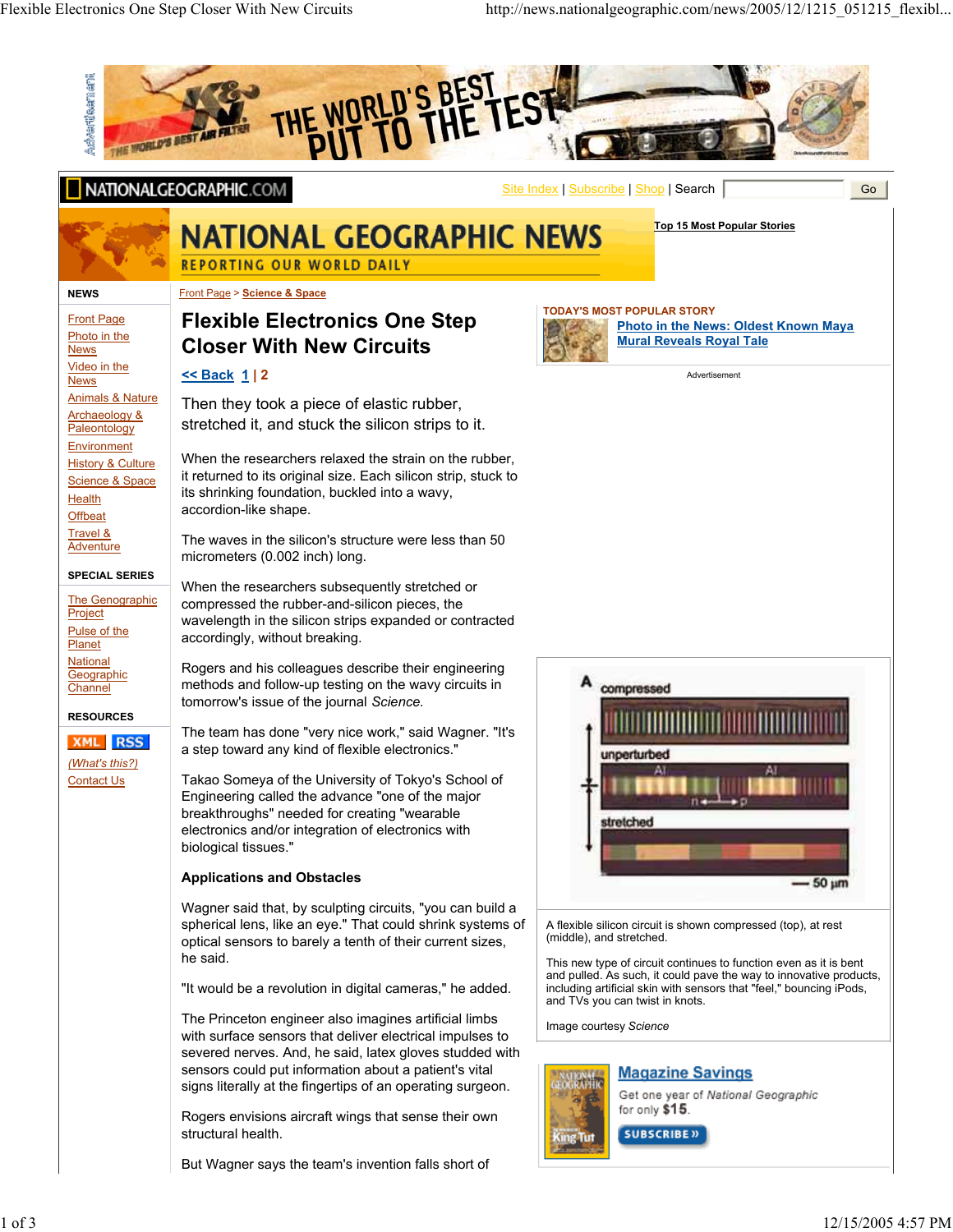what's necessary for those futuristic uses.

Circuits have to be manufactured in flat sheets, Wagner notes. So to assume complex shapes, such as that of a partial sphere, circuits would need to be what he calls fully deformable.

The new circuitry may be bendable and stretchable, but it's not deformable, Wagner says. "It's not going from flat to a sphere."

Electronics makers such as Samsung and Philips are nevertheless working on flexible electronics.

Initially, experts say, advances are only likely to yield improvements in existing devices, for example by making them more rugged.

The conventional, rigid components in liquid-crystal displays (LCDs)—used in Apple's new video iPods as well as many TVs and computer monitors—are easily broken, Wagner notes.

If iPod video monitors and their like are someday made with bendable components, though, "the screens won't break anymore," he added.

"Flexible displays appear to be the first application likely to be commercialized," Rogers agreed. "You might see these devices in PDAs and so in the next year or two."

# *Free E-Mail News Updates*

*Sign up for our Inside National Geographic newsletter. Every two weeks we'll send you our top stories and pictures (see sample).*

**<< Back 1 | 2**



## **RELATED WEB SITES**

- *Science*
- **Takao Someya's Curriculum Vitae**
- **Department of Chemistry, University of Illinois**
- **Sigurd Wagner, Princeton University**

## **ARTICLE TOOLS**

- **E-mail This Story**
- **Sign up for Newsletters** 审
- 副 **Reprints/Permissions**

## **SHOP NATIONAL GEOGRAPHIC**



# Inside 9/11 DVD Set

Go beyond what has been reported for a clearer picture of the day that redefined America.

**SHOP OUR STORE »** \$29.95

# **MOST POPULAR STORIES**

# **Photo in the News: Oldest Known Maya Mural Reveals Royal Tale**

Archaeologists have revealed the final wall of the earliest known Maya mural, sa...



**Oldest Known Maya Mural, Tomb Reveal Story of Ancient King**

Archaeologists have revealed the final wall of the earliest known Maya mural, sa...



**King Kong Island Home Is Pure Fantasy,** 

**Ecology Experts Say**

Skull Island, the mythical home of the great ape King Kong, is supposed to lie i...



SPECIAL OFFER, SAVE 74% **Order National Geographic Magazine U.S. PRICE IS ONLY** 

**12 Monthly Issues** SEND NO MONEY NOW!